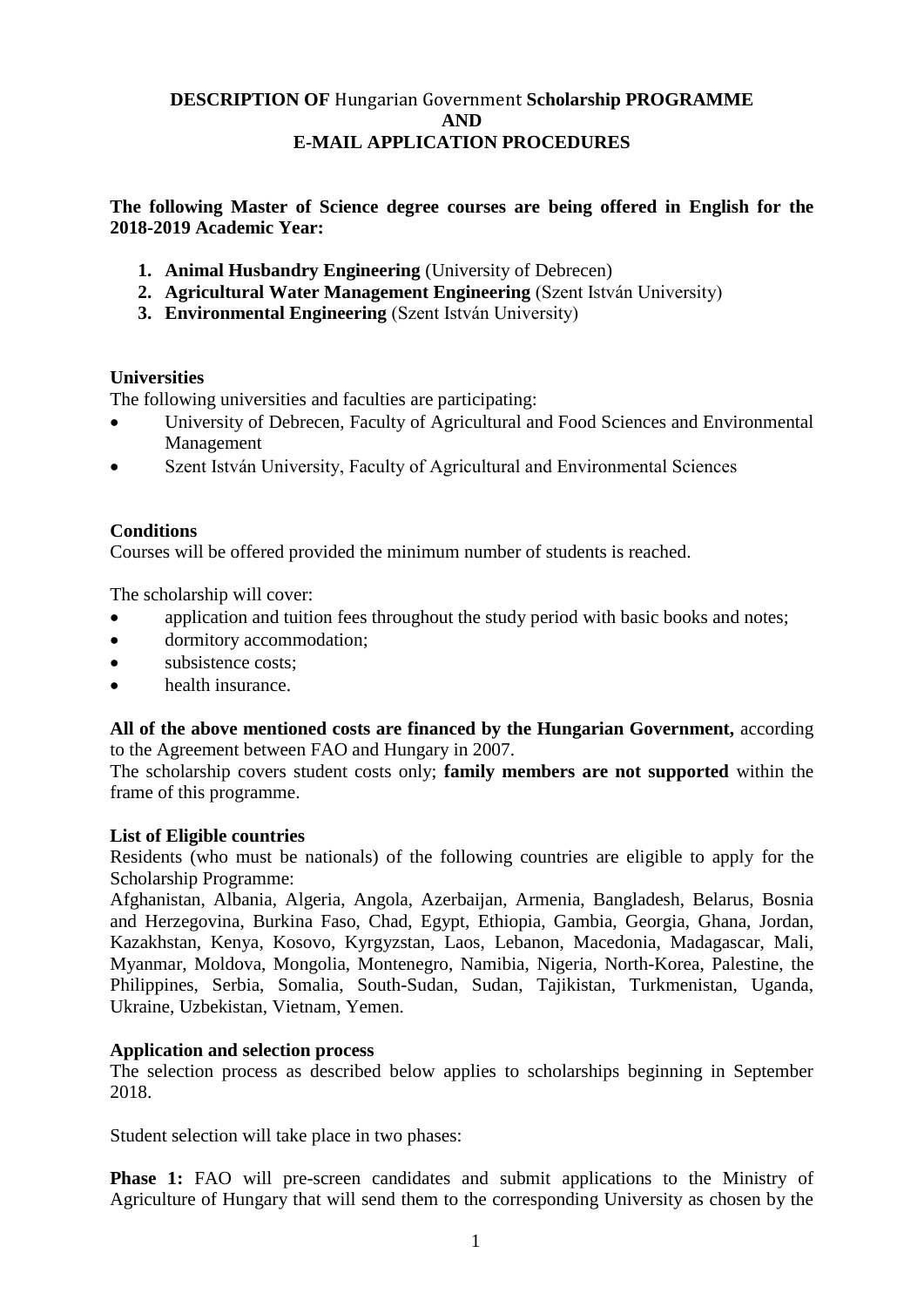applicants. Students must submit only COMPLETED dossiers. **Incomplete dossiers will not be considered**. Files without names will not be processed.

**Phase 2:** Selected candidates may be asked to take a written or oral English examination as part of the admission procedure. The participating Universities will run a further selection process and inform each of the successful candidates. Student selection will be made by the Universities only, without any involvement on the part of FAO. Selected students will also be notified by the Ministry.

# **Candidates will be selected on the basis of the following criteria:**

- Citizenship and residency of one of the eligible countries
- Excellent school achievements
- English language proficiency (for courses taught in English)
- Motivation
- Good health
- Age (candidates under 30 are preferred)

# **Application procedure**

Interested applicants should prepare a dossier to be sent by E-MAIL consisting of:

- Application form duly completed
- A recent curriculum vitae
- A copy of high school/college diploma and transcript/report of study or copy of the diploma attachment
- A copy of certificate of proficiency in English
- Copies of relevant pages of passport showing expiration date and passport number
- A letter of recommendation
- Statement of motivation
- Health Certificate issued by Medical Doctor
- Certificate of Good Conduct issued by local police authority.

All submitted documents must be in ENGLISH. Documents submitted in any other language will not be accepted. It is the applicant's responsibility to ensure that documents are duly translated and certified by a competent office; and that each document is saved with a name that identifies what it is.

# **Deadlines**

Applications by interested candidates should be E-MAILED to FAO between

# **08 January 2018 and 28 February 2018**

Paper copies of dossiers received by post or courier or any other way, will not be taken into consideration.

## **Important notes**

As the number of scholarships is limited, interested applicants are strongly encouraged to E-MAIL their applications as soon as possible.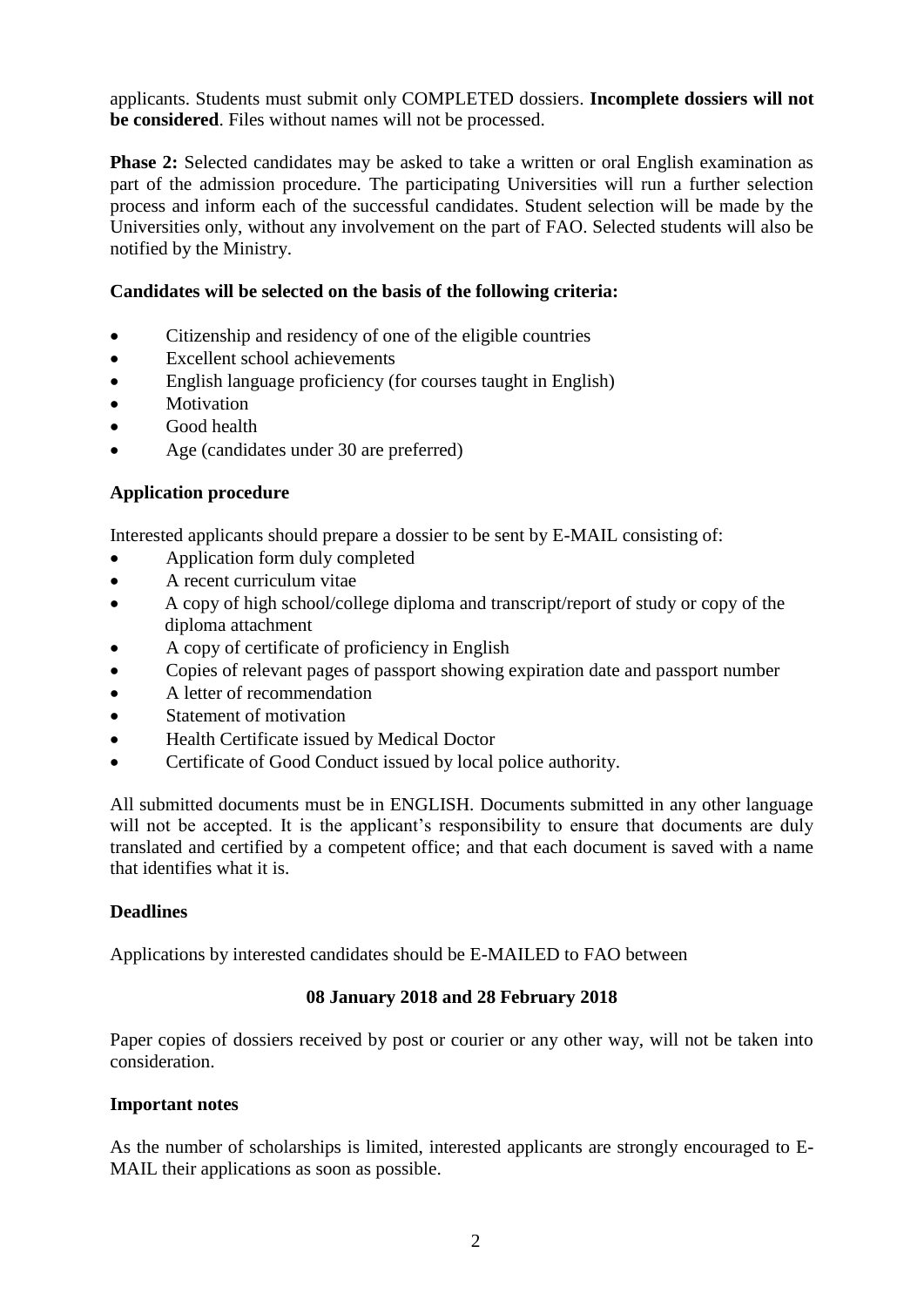Applicants who were not selected in previous years may re-apply to the 2018-2019 Programme. These applicants will have to submit the complete dossier once again by E-MAIL ONLY.

Please note that the **duration of the scholarship cannot be extended or postponed.**

A Scholarship Study Contract will be signed between the selected student and the Ministry of Agriculture of Hungary (MoAH), which is the donor of the program, at the time of first semester registration.

Applicants wishing to explore external funding opportunities to cover the travel costs may do so at their own initiative. However, in view of the length of the process, applicants wishing to apply for 2018 scholarships are strongly encouraged to E-MAIL their application while they endeavour to identify funds or pending confirmation that such funds will be granted.

All queries concerning the programme or the application process should be E-MAILED to FAO at:

**[REU-Scholarship@fao.org](mailto:REU-Scholarship@fao.org)**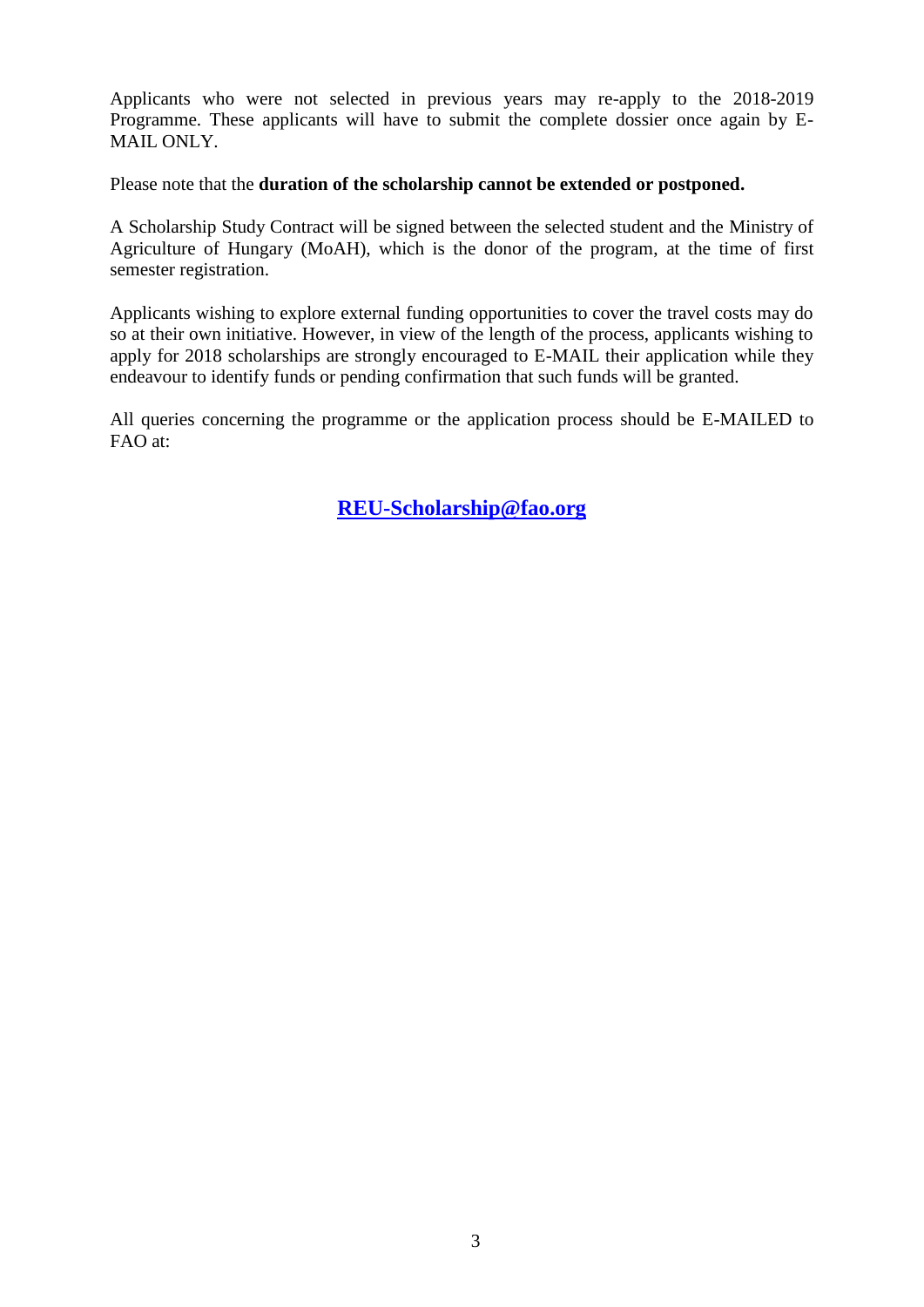# **COURSE DESCRIPTIONS AND SUMMARY OF CONDITIONS**

| Nature and level of courses:                 | MSc courses in the following subjects:                                                                                                                                                                 |
|----------------------------------------------|--------------------------------------------------------------------------------------------------------------------------------------------------------------------------------------------------------|
|                                              | <b>Animal Husbandry Engineering</b>                                                                                                                                                                    |
|                                              | Water<br>Agricultural<br>Management                                                                                                                                                                    |
|                                              | Engineering                                                                                                                                                                                            |
|                                              | <b>Environmental Engineering</b>                                                                                                                                                                       |
| Universities:                                | University of Debrecen, Faculty of<br>Agricultural and Food Sciences and<br><b>Environmental Management</b><br>Szent István University, Faculty of<br>Agricultural<br>and<br>Environmental<br>Sciences |
| Who can participate:                         | Students holding a BSc/MSc or equivalent.                                                                                                                                                              |
|                                              | Specific requirements may be applied by single                                                                                                                                                         |
|                                              | Universities, see detailed description                                                                                                                                                                 |
|                                              | Nationals from eligible countries (see page 1)<br>Scholarship                                                                                                                                          |
| Form of support:<br>Duration of scholarship: | 22 months                                                                                                                                                                                              |
|                                              |                                                                                                                                                                                                        |
| Language:                                    | English                                                                                                                                                                                                |
| Age limit:                                   | Candidates under age 30 preferred                                                                                                                                                                      |
| Other conditions:                            | Students from non-English speaking countries<br>applying to English courses should have an                                                                                                             |
|                                              | appropriate level of knowledge in oral and                                                                                                                                                             |
|                                              | written English                                                                                                                                                                                        |
| Deadline for applying to FAO by              | 28 February 2018                                                                                                                                                                                       |
| E-MAIL: REU-Scholarship@fao.org              |                                                                                                                                                                                                        |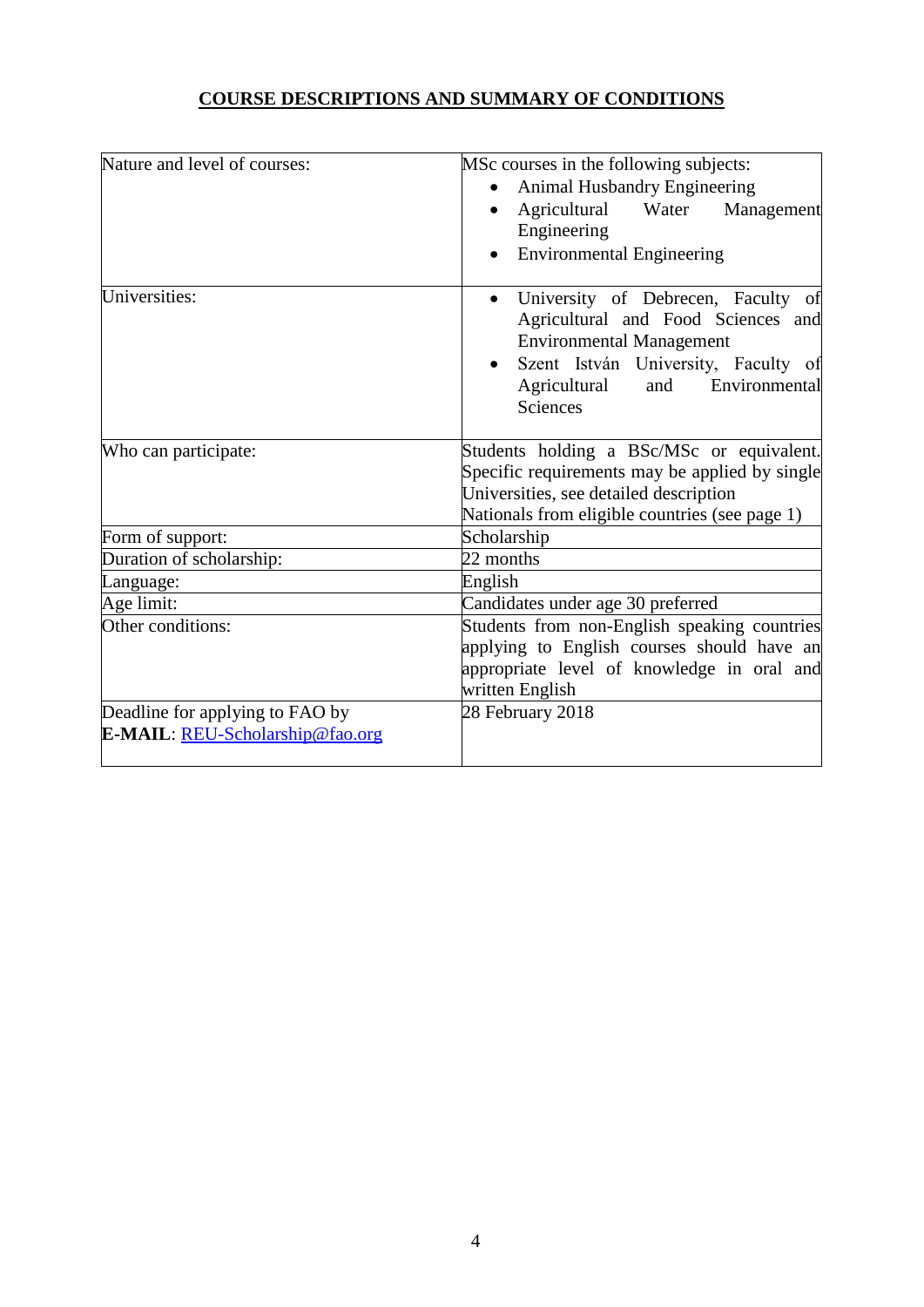### **Animal Husbandry Engineering, MSc ENGLISH LANGUAGE**

# **At the University of Debrecen, Faculty of Agricultural and Food Sciences and Environmental Management**

**Debrecen, Hungary**

*https://edu.unideb.hu/page.php?id=34* 

## **(Application code: " M1 ")**

*Course name:* Master in Animal Husbandry Engineering. *Degree***:** Master in Animal Husbandry Engineering *Education goals*

The MSc in Animal Husbandry Engineering is designed to develop your undergraduate knowledge and improve it through application and research. The field of Animal Science is broad and the programme reflects this diversity, with emphasis on Physiology, Nutrition and Genetics, Gene Conservation, Functional Food and Molecular Biology, which are the key research areas of the Institute. Throughout your stay at Debrecen University, as a postgraduate student of Animal Science, you will have a personal academic tutor to guide you through your studies and to meet your individual goals and interests. We offer you a 4 week field practice in summer. Areas of study: Biochemistry, Quantitative and Molecular Genetics, Physiology, Reproductive Biology, Microbiology, Research Methods, Animal Production, Animal Nutrition, Natural Resource Management, Wild Animal Health, Aquaculture, Fisheries and Management, Food Safety and Quality, Economics and Planning.

#### *Length of the study programme*: 4 semesters (22 months) *Total credit:* 120

# *Admission criteria*

-

BSc degree or higher in Biological or Animal Science. BSc degree or higher in a biologicallyrelated degree. Other approved accreditation or professional qualification.

## *Language requirements:*

Upper-intermediate English language certificate or completed studies in programmes where the language of instruction is English. Pre-selected applicants may be requested to participate in Skype-interview.

5

## *Procedure for transfer of credits*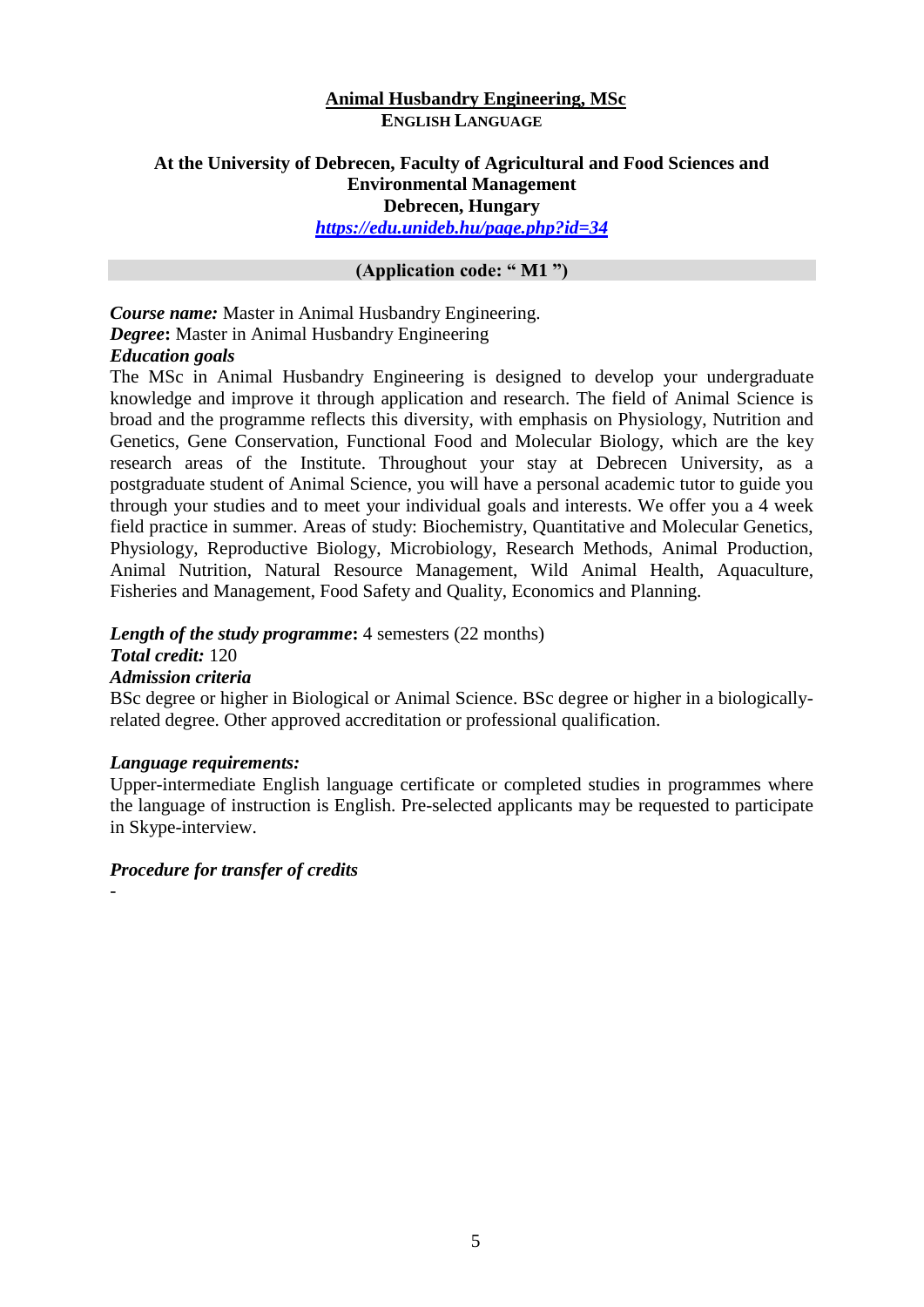# **MSc in Agricultural Water Management Engineering**

## **ENGLISH LANGUAGE At the Szent István University, Faculty of Agricultural and Environmental Sciences Gödöllő, Hungary** *<http://mkk.sziu.hu/application/full-time-programs>*

### **(Application code: "M2")**

*Course name:* Master in Agricultural Water Management Engineering *Degree***:** Master in Agricultural Water Management Engineering *Education goals:*

The program aims to train professionals in agricultural water management, with a special focus on sustainable integrated water resources management. The program curricula focuses mostly on water management and engineering related subjects, with additional courses in agricultural and natural sciences, economics and legal studies. Besides providing a strong theoretical base, we aim to equip our students with a strong practical background as well. Building on the international experience of our staff, this course aims to provide students with the knowledge they need to succeed in today's world.

The program mostly takes place in the main campus of the University located in Gödöllő, with the exception of semester 3 which takes place at the Szarvas Campus of the University.

*Length of the study programme*: 4 semesters (22 months) *Total credit:* 120 *Admission criteria* <http://www.mkk.szie.hu/en/application/admissions-page> *Language requirements:* B2 level English language examination (TOEFL/IELTS/ Other) *Procedure for transfer of credits*

By submitting a credit transfer application form to the Vice Dean of Educational and Student Affairs

Requirements: 1) credit accomplished not later than 5 years ago 2) the content of the completed subject is at least 75% equivalent to the subject to accept 3) credit values are the same 4) subject to accept was completed in English